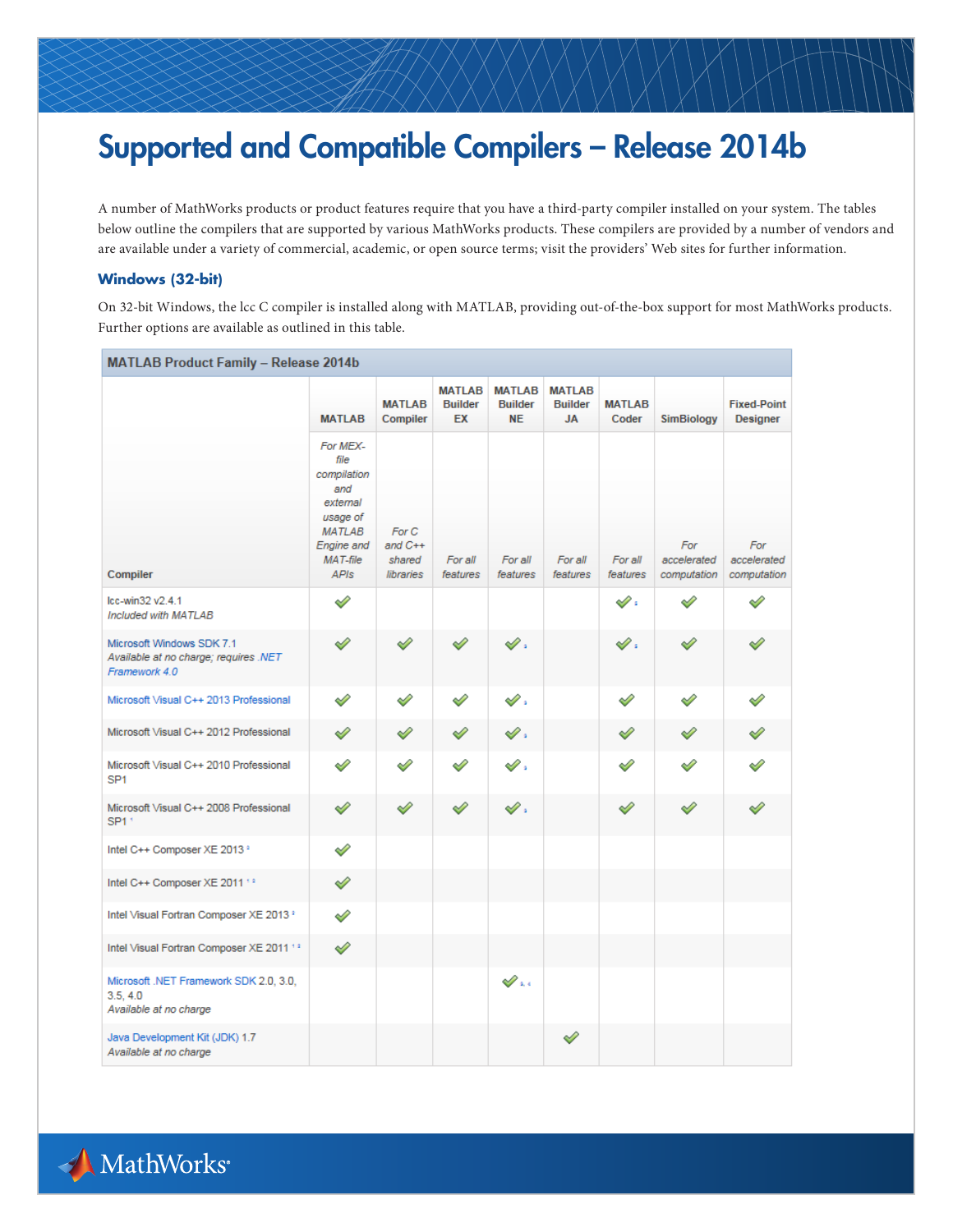| Simulink Product Family - Release 2014b                                             |                                  |                                                                                                  |                                  |                     |                          |                                  |                                         |
|-------------------------------------------------------------------------------------|----------------------------------|--------------------------------------------------------------------------------------------------|----------------------------------|---------------------|--------------------------|----------------------------------|-----------------------------------------|
|                                                                                     | <b>Simulink</b>                  | <b>Simulink</b>                                                                                  | <b>Simulink</b>                  | <b>Stateflow</b>    | <b>Simulink</b><br>Coder | <b>Embedded</b><br>Coder         | <b>Simulink</b><br>Real-<br><b>Time</b> |
| Compiler                                                                            | For<br>S-Function<br>compilation | For model<br>referencing.<br>Accelerator<br>mode, and<br><b>MATLAB</b><br><b>Function blocks</b> | For Rapid<br>Accelerator<br>mode | For all<br>features | For all<br>features      | When<br>targeting the<br>host OS | For all<br>features                     |
| Lcc-win32 v2.4.1<br>Included with MATLAB                                            | Í                                | $\mathscr{D}$                                                                                    | Í                                | ৶                   | ৶                        | Í                                |                                         |
| Microsoft Windows SDK 7.1<br>Available at no charge; requires .NET<br>Framework 4.0 | ✅                                | ৶                                                                                                | ৶                                | ৶                   | $\mathscr{Q}$ ,          | v,                               |                                         |
| Microsoft Visual C++ 2013 Professional                                              | ৶                                | ৶                                                                                                | ৶                                |                     | ✅                        | ৶                                | ৶                                       |
| Microsoft Visual C++ 2012 Professional                                              | ✅                                | ⇙                                                                                                | ৶                                | ⇙                   | ℐ                        | ✅                                | ৶                                       |
| Microsoft Visual C++ 2010 Professional<br>SP <sub>1</sub>                           | Í                                | ୰                                                                                                | Ï                                | ৶                   | Ï                        | ৶                                | ৶                                       |
| Microsoft Visual C++ 2008 Professional<br>SP1 <sup>+</sup>                          | ✓                                | ৶                                                                                                | ⇙                                | ⇙                   | ⇙                        | ⇙                                | ৶                                       |
| Intel C++ Composer XE 2013 °                                                        | $\mathscr{D}$                    |                                                                                                  |                                  |                     |                          |                                  |                                         |
| Intel C++ Composer XE 2011 12                                                       | ◇                                |                                                                                                  |                                  |                     |                          |                                  |                                         |
| Intel Visual Fortran Composer XE 2013 *                                             | $\mathscr{S}.$                   |                                                                                                  |                                  |                     |                          |                                  | $\mathscr{D}$ .                         |
| Intel Visual Fortran Composer XE 2011 12                                            | $\mathscr{D}$ .                  |                                                                                                  |                                  |                     |                          |                                  | s .                                     |

## Notes for the Windows (32-bit) Platform

1.Support for this version of this compiler will be discontinued in a future release, at which time a new version will be supported. Consult the platform road map for more information.

2.Intel compilers depend on tools provided by Microsoft. The following combinations are supported:

|                                       | <b>Microsoft</b><br><b>Windows</b><br><b>SDK 7.1</b> | <b>Microsoft Visual</b><br>Studio 2012<br>Professional (32-bit) | <b>Microsoft Visual</b><br>Studio 2010<br>Professional SP1 (32-<br>bit) | <b>Microsoft Visual Studio</b><br>2008 SP1 Professional<br>Edition (32-bit) |
|---------------------------------------|------------------------------------------------------|-----------------------------------------------------------------|-------------------------------------------------------------------------|-----------------------------------------------------------------------------|
| Intel C++ Composer XE 2013            | ୰                                                    | $\leq$                                                          | ◇                                                                       |                                                                             |
| Intel C++ Composer XE 2011            |                                                      |                                                                 | ୰                                                                       | ⊌                                                                           |
| Intel Visual Fortran Composer XE 2013 | ⇙                                                    | ✅                                                               | ୰                                                                       |                                                                             |
| Intel Visual Fortran Composer XE 2011 | ৶                                                    |                                                                 | ୰                                                                       |                                                                             |

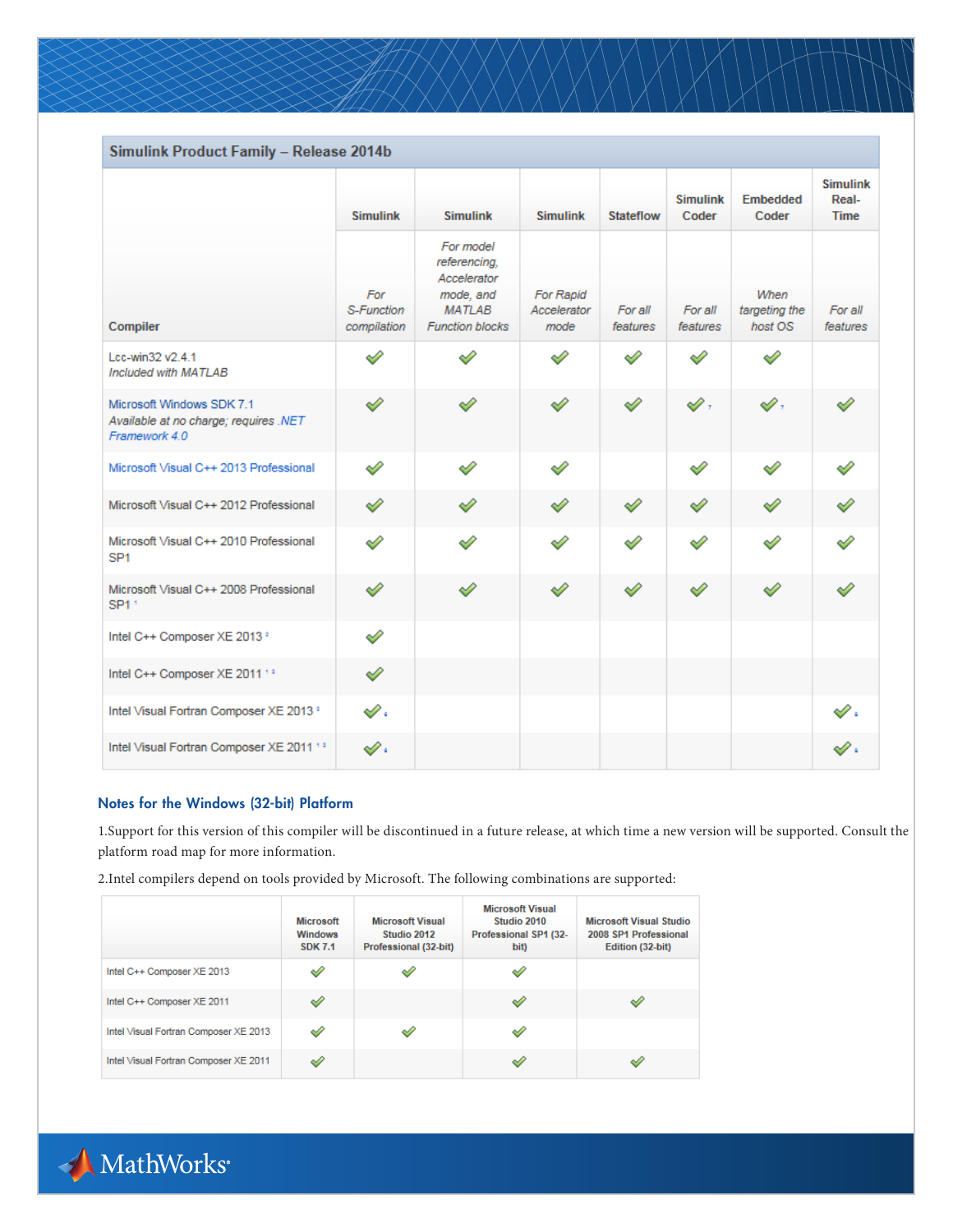3.To build .NET components, a Microsoft .NET Framework must be installed. The .NET Framework v3.0 does not contain a framework-specific compiler; compatible components can be built using the v2.0 compiler. The .NET Framework is automatically installed by Visual Studio. It can also be downloaded from the Microsoft Web site. To execute applications that use the resulting .NET components, the target machine must have the matching .NET Framework installed.

4.MATLAB Builder NE supports building .NET assemblies but not COM objects when using the Microsoft .NET Framework SDK without Microsoft Visual Studio.

5.This compiler does not support OpenMP. Code generation will treat parfor-loops as for-loops.

6.Fortran compilers are supported with Simulink only for creating Simulink S-Functions using the MATLAB MEX command. The S-Functions can be used with normal and accelerated simulations.

7..sln project generation is not supported when using the Microsoft Windows SDK.

8.Simulink Real-Time supports Fortran code in Simulink models using C-MEX wrapper S-Functions.

### Windows (64-bit)

For the 64-bit Windows platform, a C compiler is not supplied with MATLAB. A free download is available that is suitable for most users:

**Microsoft Windows SDK 7.1** 

#### *[Installation Instructions](http://www.mathworks.com/matlabcentral/answers/101105-how-do-i-install-microsoft-windows-sdk-7-1)*

The complete set of supported compilers is described below.

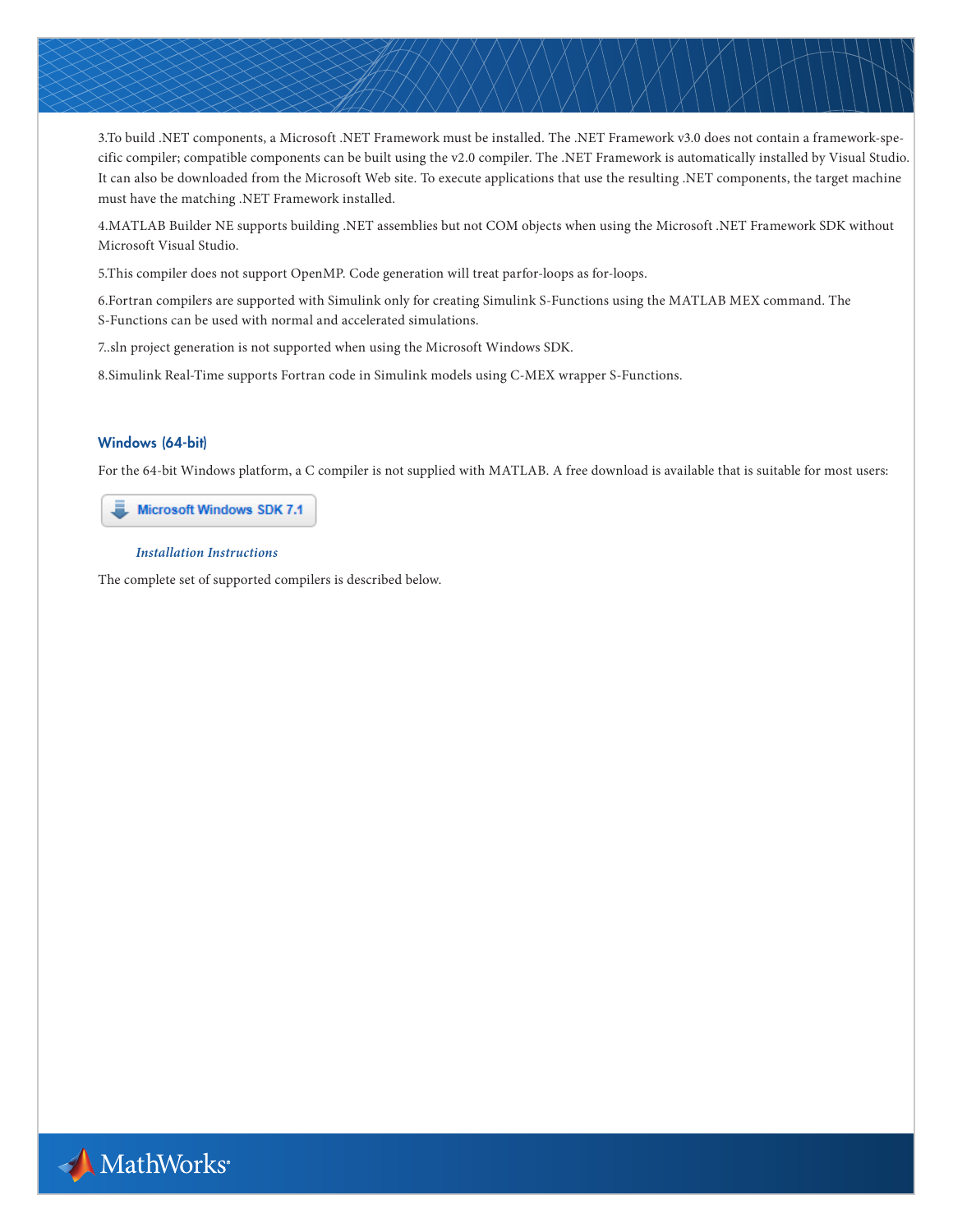| <b>MATLAB Product Family - Release 2014b</b>                                        |                                                                                                                                 |                                           |                                       |                                              |                                              |                        |                                   |                                       |
|-------------------------------------------------------------------------------------|---------------------------------------------------------------------------------------------------------------------------------|-------------------------------------------|---------------------------------------|----------------------------------------------|----------------------------------------------|------------------------|-----------------------------------|---------------------------------------|
|                                                                                     | <b>MATLAB</b>                                                                                                                   | <b>MATLAB</b><br>Compiler                 | <b>MATLAB</b><br><b>Builder</b><br>EX | <b>MATLAB</b><br><b>Builder</b><br><b>NE</b> | <b>MATLAB</b><br><b>Builder</b><br><b>JA</b> | <b>MATLAB</b><br>Coder | <b>SimBiology</b>                 | <b>Fixed-Point</b><br><b>Designer</b> |
| Compiler                                                                            | For MEX-file<br>compilation,<br>loadlibrary,<br>and external<br>usage of<br><b>MATLAB Engine</b><br>and MAT-file<br><b>APIs</b> | For C<br>and $C++$<br>shared<br>libraries | For all<br>features                   | For all<br>features                          | For all<br>features                          | For all<br>features    | For<br>accelerated<br>computation | For<br>accelerated<br>computation     |
| Microsoft Windows SDK 7.1 Available<br>at no charge; requires .NET<br>Framework 4.0 | ৶                                                                                                                               | ℐ                                         | ℐ                                     | $\mathscr{O}$ .                              |                                              | $\mathscr{S}.$         |                                   | $\mathscr{S}$                         |
| Microsoft Visual C++ 2013<br>Professional                                           | ୰                                                                                                                               | ৶                                         | ✅                                     | s .                                          |                                              | ✓                      | ৶                                 | ⇙                                     |
| Microsoft Visual C++ 2012<br>Professional                                           | ✅                                                                                                                               | ⇙                                         | Í                                     | s .                                          |                                              | ୰                      | ✅                                 | ৶                                     |
| Microsoft Visual C++ 2010<br>Professional SP1                                       | ৶                                                                                                                               | ৶                                         | ⇙                                     | s .                                          |                                              | ♦                      | ⇙                                 |                                       |
| Microsoft Visual C++ 2008<br>Professional SP1 and Windows SDK<br>$6.1 + 2$          | ✅                                                                                                                               | Í                                         | ৶                                     | s r                                          |                                              | ৶                      | ⇙                                 |                                       |
| Intel C++ Composer XE 2013 °                                                        | ⇙                                                                                                                               |                                           |                                       |                                              |                                              |                        |                                   |                                       |
| Intel C++ Composer XE 2011 13                                                       | ⇙                                                                                                                               |                                           |                                       |                                              |                                              |                        |                                   |                                       |
| Intel Visual Fortran Composer XE<br>2013 *                                          | ⇙                                                                                                                               |                                           |                                       |                                              |                                              |                        |                                   |                                       |
| Intel Visual Fortran Composer XE<br>2011 13                                         | ⇙                                                                                                                               |                                           |                                       |                                              |                                              |                        |                                   |                                       |
| Microsoft .NET Framework SDK 2.0.<br>3.0, 3.5, 4.0<br>Available at no charge        |                                                                                                                                 |                                           |                                       | $\mathscr{D}$ is                             |                                              |                        |                                   |                                       |
| Java Development Kit (JDK) 1.7<br>Available at no charge                            |                                                                                                                                 |                                           |                                       |                                              | Í                                            |                        |                                   |                                       |
| Icc-win64<br>Included with products that support it                                 |                                                                                                                                 |                                           |                                       |                                              |                                              | $\mathscr{O}$ .        | ⇙                                 |                                       |

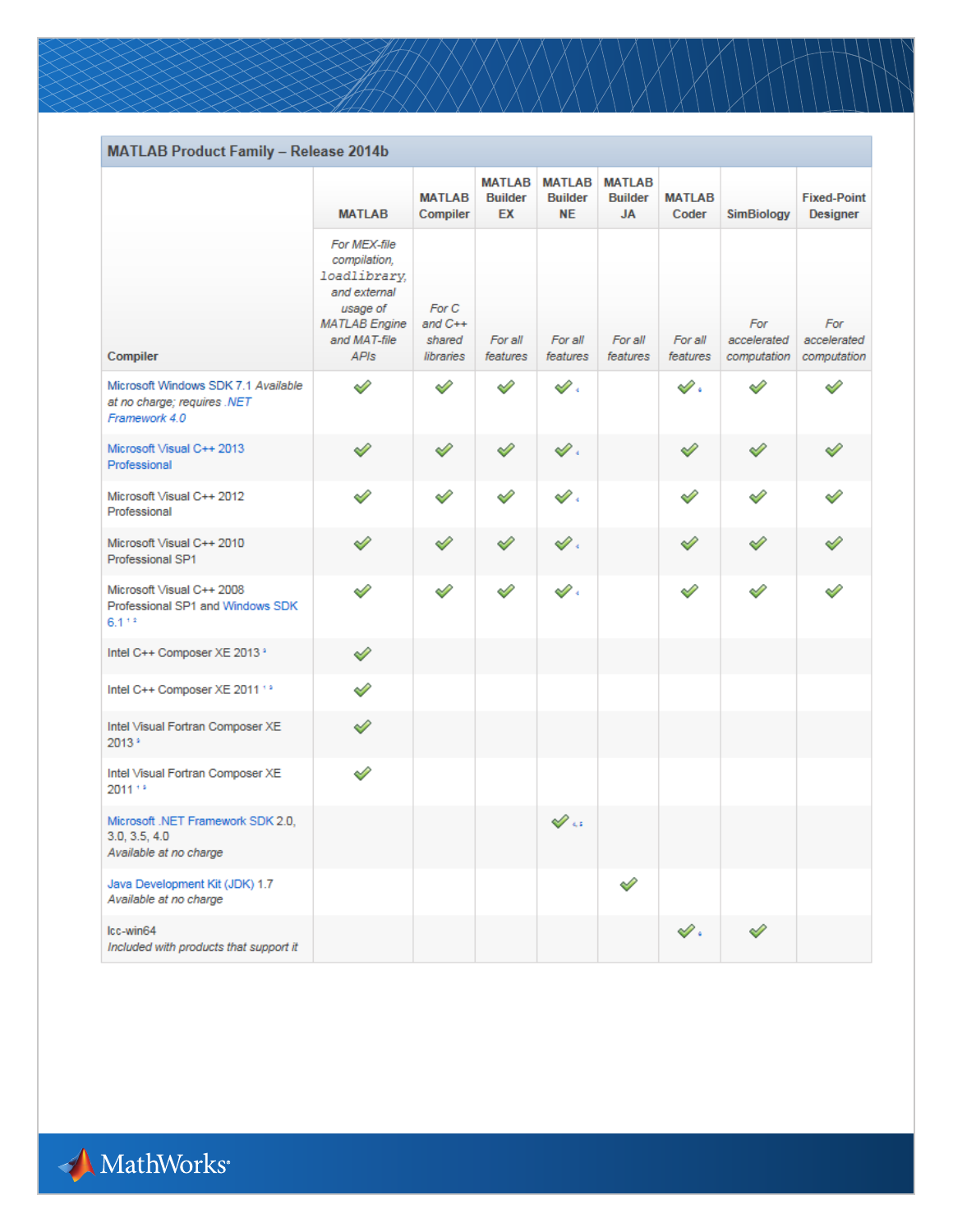| Simulink Product Family - Release 2014b                                          |                                  |                                                                                                             |                     |                          |                                  |                                     |
|----------------------------------------------------------------------------------|----------------------------------|-------------------------------------------------------------------------------------------------------------|---------------------|--------------------------|----------------------------------|-------------------------------------|
|                                                                                  | <b>Simulink</b>                  | <b>Simulink</b>                                                                                             | Stateflow           | <b>Simulink</b><br>Coder | <b>Embedded</b><br>Coder         | <b>Simulink</b><br><b>Real-Time</b> |
| Compiler                                                                         | For<br>S-Function<br>compilation | For Model Referencing,<br>Accelerator mode, Rapid<br>Accelerator mode, and<br><b>MATLAB Function blocks</b> | For all<br>features | For all<br>features      | When<br>targeting the<br>host OS | For all<br>features                 |
| Microsoft Windows SDK 7.1 Available at<br>no charge; requires .NET Framework 4.0 | ৶                                | ✓                                                                                                           | T                   | $\mathscr{D}$ ,          | A ,                              |                                     |
| Microsoft Visual C++ 2013 Professional                                           | ৶                                | ৶                                                                                                           |                     | ৶                        | ৶                                | ৶                                   |
| Microsoft Visual C++ 2012 Professional                                           | ৶                                | I                                                                                                           | ৶                   | ৶                        | Í                                | ৶                                   |
| Microsoft Visual C++ 2010 Professional<br>SP <sub>1</sub>                        | ৶                                | ৶                                                                                                           | ৶                   | ৶                        | ৶                                | ৶                                   |
| Microsoft Visual C++ 2008 Professional<br>SP1 and Windows SDK 6.1 13             | ৶                                | ৶                                                                                                           | Í                   | ৶                        | ৶                                | Í                                   |
| Intel C++ Composer XE 2013 °                                                     | ⇙                                |                                                                                                             |                     |                          |                                  |                                     |
| Intel C++ Composer XE 2011 13                                                    | ৶                                |                                                                                                             |                     |                          |                                  |                                     |
| Intel Visual Fortran Composer XE 2013 *                                          | $\mathscr{O}$ .                  |                                                                                                             |                     |                          |                                  | $\mathscr{D}$ .                     |
| Intel Visual Fortran Composer XE 2011 13                                         | $\mathscr{O}$ .                  |                                                                                                             |                     |                          |                                  | $\mathscr{S}.$                      |
| Icc-win64<br>Included with products that support it                              |                                  | ୰                                                                                                           |                     |                          |                                  |                                     |

## Notes for the Windows (64-bit) Platform

1.Support for this version of this compiler will be discontinued in a future release, at which time a new version will be supported. Consult the *[platform road map](http://www.mathworks.com/support/sysreq/roadmap.html)* for more information.

2. Both Microsoft Visual Studio 2008 and Windows Software Development Kit (SDK) 6.1 must be installed. When installing Microsoft Visual Studio, you must choose "X64 Compilers and Tools" when installing Microsoft Visual Studio; this is not selected by default.

3.Intel compilers depend on tools provided by Microsoft. The following combinations are supported:

|                                       | <b>Microsoft</b><br><b>Windows</b><br><b>SDK 7.1</b> | <b>Microsoft Visual</b><br>Studio 2012<br>Professional (64-bit) | <b>Microsoft Visual</b><br>Studio 2010<br>Professional SP1 (64-<br>bit) | <b>Microsoft Visual Studio</b><br>2008 SP1 Professional<br>Edition (64-bit) |
|---------------------------------------|------------------------------------------------------|-----------------------------------------------------------------|-------------------------------------------------------------------------|-----------------------------------------------------------------------------|
| Intel C++ Composer XE 2013            | $\overline{\phantom{a}}$                             | ୰                                                               | $\leqslant$                                                             |                                                                             |
| Intel C++ Composer XE 2011            |                                                      |                                                                 | ৶                                                                       |                                                                             |
| Intel Visual Fortran Composer XE 2013 | ৶                                                    | ✓                                                               | ⇙                                                                       |                                                                             |
| Intel Visual Fortran Composer XE 2011 |                                                      |                                                                 | ৶                                                                       |                                                                             |

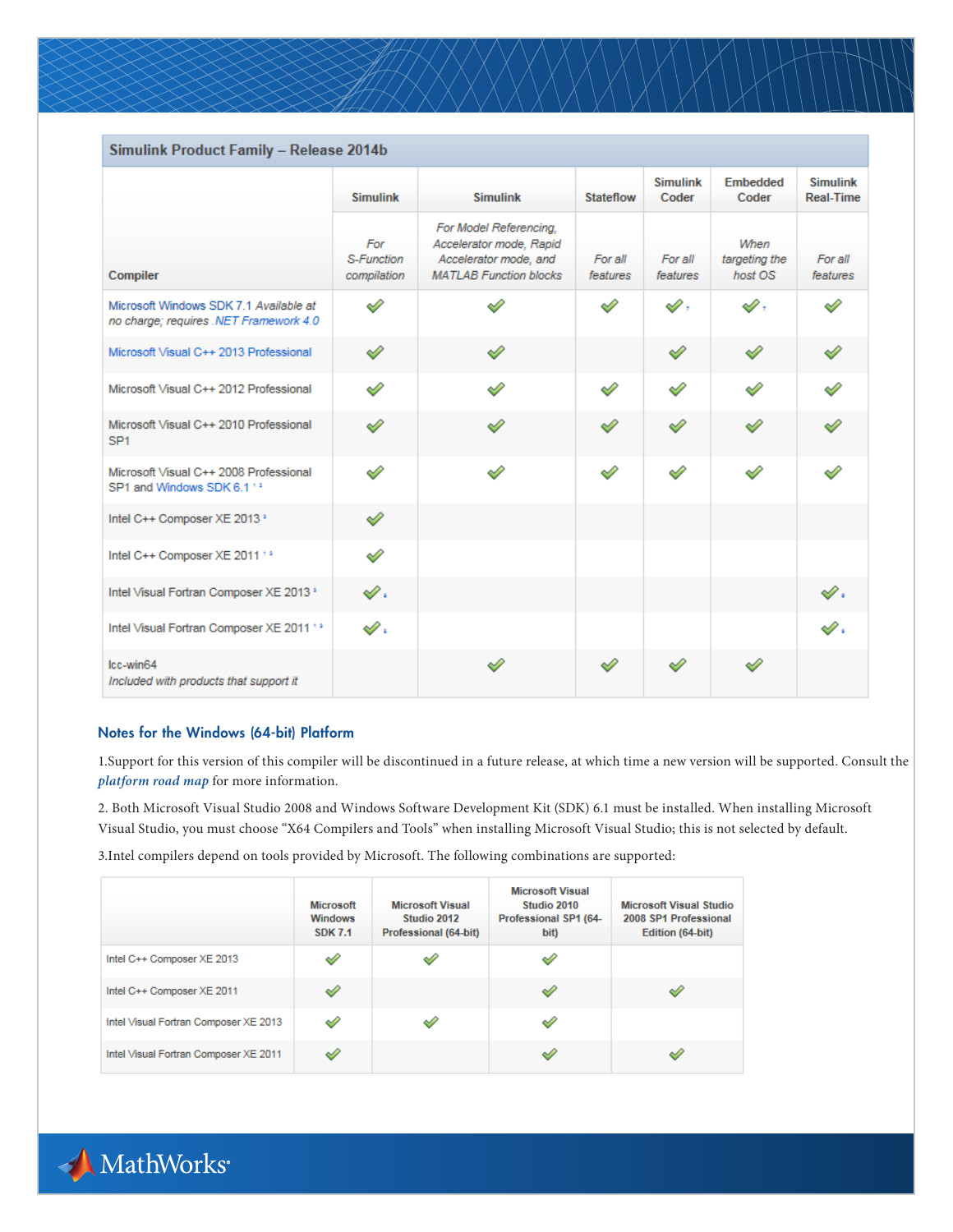4.To build .NET components, a Microsoft .NET Framework must be installed. The .NET Framework v3.0 does not contain a framework-specific compiler; compatible components can be built using the v2.0 compiler. The .NET Framework is automatically installed by Visual Studio. It can also be downloaded from the Microsoft Web site. To execute applications that use the resulting .NET components, the target machine must have the matching .NET Framework installed.

5.MATLAB Builder NE supports building .NET assemblies but not COM objects when using the Microsoft .NET Framework SDK without Microsoft Visual Studio.

6.This compiler does not support OpenMP. Code generation will treat parfor-loops as for-loops.

7..sln project generation is not supported when using the Microsoft Windows SDK.

8.Fortran compilers are supported with Simulink only for creating Simulink S-Functions using the MATLAB MEX command. The S-Functions can be used with normal and accelerated simulations.

9.Simulink Real-Time supports Fortran code in Simulink models using C-MEX wrapper S-Functions.

### Linux (64-bit)

On Linux, no C compiler is supplied with MATLAB. The GNU compiler (gcc) is included with many Linux distributions.

| <b>MATLAB Product Family - Release 2014b</b>              |                                                                                                      |                                       |                                       |                        |                                   |                                       |  |  |  |
|-----------------------------------------------------------|------------------------------------------------------------------------------------------------------|---------------------------------------|---------------------------------------|------------------------|-----------------------------------|---------------------------------------|--|--|--|
|                                                           | <b>MATLAB</b>                                                                                        | <b>MATLAB</b><br>Compiler             | <b>MATLAB</b><br><b>Builder</b><br>JA | <b>MATLAB</b><br>Coder | <b>SimBiology</b>                 | <b>Fixed-Point</b><br><b>Designer</b> |  |  |  |
| Compiler                                                  | For MEX-file compilation,<br>loadlibrary.and<br>external usage of MATLAB<br>Engine and MAT-file APIs | For C and<br>$C++shared$<br>libraries | For all<br>features                   | For all<br>features    | For<br>accelerated<br>computation | For<br>accelerated<br>computation     |  |  |  |
| GNU $qcc/q++4.7.x$ <sup>+</sup><br>Available at no charge | ୰                                                                                                    |                                       |                                       | ⇙                      | ✓                                 |                                       |  |  |  |
| GNU gfortran 4.7.x<br>Available at no charge              | ℐ                                                                                                    |                                       |                                       |                        |                                   |                                       |  |  |  |
| Java Development Kit (JDK) 1.7<br>Available at no charge  |                                                                                                      |                                       | ✓                                     |                        |                                   |                                       |  |  |  |

| Simulink Product Family - Release 2014b                   |                               |                                                                                                          |                     |                          |                               |  |  |  |  |
|-----------------------------------------------------------|-------------------------------|----------------------------------------------------------------------------------------------------------|---------------------|--------------------------|-------------------------------|--|--|--|--|
|                                                           | <b>Simulink</b>               | <b>Simulink</b>                                                                                          | <b>Stateflow</b>    | <b>Simulink</b><br>Coder | <b>Embedded</b><br>Coder      |  |  |  |  |
| Compiler                                                  | For S-Function<br>compilation | For model referencing, Accelerator<br>mode, Rapid Accelerator mode, and<br><b>MATLAB Function blocks</b> | For all<br>features | For all<br>features      | When targeting<br>the host OS |  |  |  |  |
| GNU $qcc/q++4.7.x$ <sup>+</sup><br>Available at no charge | ✓                             | ୰                                                                                                        | $\leq$              | $\mathscr{S}$            | ✓                             |  |  |  |  |
| GNU gfortran 4.7.x<br>Available at no charge              | $\mathscr{O}$ :               |                                                                                                          |                     |                          |                               |  |  |  |  |

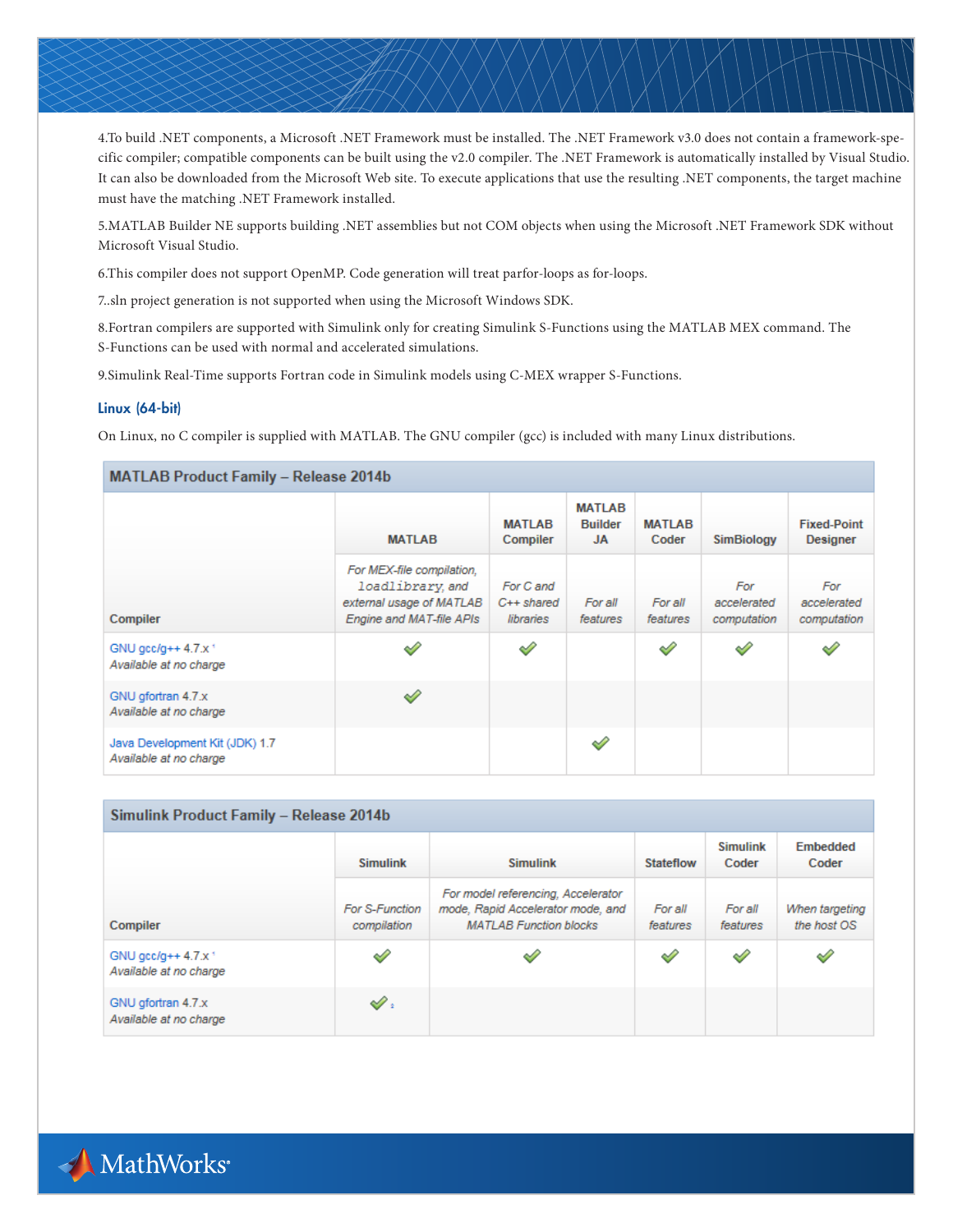To determine the version of your compiler, see *[Solution 1-1880F.](http://www.mathworks.com/matlabcentral/answers/99897-how-can-i-determine-the-platform-and-compiler-version-that-i-am-using)*

## Notes for the Linux Platform

1.g++ libraries are required, even when compiling C-language source code. This may require installing the "gcc-g++" (or similar) package on your system.

2.Fortran compilers are supported with Simulink only for creating Simulink S-functions using the MATLAB MEX command. The S-functions can be used with normal and accelerated simulations.

## Mac OS X

On the Mac, no C compiler is supplied with MATLAB. If you use products that require one, Apple's development environment for OS X (Xcode) is available in the Mac App Store.

## MATLAB Product Family - Release 2014b

|                                                          | <b>MATLAB</b>                                                                                        | <b>MATLAB</b><br>Compiler             | <b>MATLAB</b><br><b>Builder</b><br><b>JA</b> | <b>MATLAB</b><br>Coder | <b>SimBiology</b>                 | <b>Fixed-Point</b><br><b>Designer</b> |
|----------------------------------------------------------|------------------------------------------------------------------------------------------------------|---------------------------------------|----------------------------------------------|------------------------|-----------------------------------|---------------------------------------|
| Compiler                                                 | For MEX-file compilation,<br>loadlibrary.and<br>external usage of MATLAB<br>Engine and MAT-file APIs | For C and<br>$C++shared$<br>libraries | For all<br>features                          | For all<br>features    | For<br>accelerated<br>computation | For<br>accelerated<br>computation     |
| Xcode $4.6+$ or $5.x$<br>Available at no charge          | ୰                                                                                                    | ୰                                     |                                              | $\mathscr{D}$ .        | ⇙                                 | $\mathscr{D}$                         |
| GNU gfortran 4.3.x<br>Available at no charge             | ৶                                                                                                    |                                       |                                              |                        |                                   |                                       |
| Java Development Kit (JDK) 1.7<br>Available at no charge |                                                                                                      |                                       | ⇙                                            |                        |                                   |                                       |

| Simulink Product Family - Release 2014b         |                               |                                                                                                          |                     |                          |                               |  |  |  |  |
|-------------------------------------------------|-------------------------------|----------------------------------------------------------------------------------------------------------|---------------------|--------------------------|-------------------------------|--|--|--|--|
|                                                 | <b>Simulink</b>               | <b>Simulink</b>                                                                                          | <b>Stateflow</b>    | <b>Simulink</b><br>Coder | <b>Embedded</b><br>Coder      |  |  |  |  |
| Compiler                                        | For S-Function<br>compilation | For model referencing, Accelerator<br>mode, Rapid Accelerator mode, and<br><b>MATLAB Function blocks</b> | For all<br>features | For all<br>features      | When targeting<br>the host OS |  |  |  |  |
| Xcode $4.6+$ or $5.0$<br>Available at no charge | ✓                             |                                                                                                          | Í                   | $\mathscr{S}$            | Í                             |  |  |  |  |
| GNU gfortran 4.3.x<br>Available at no charge    | $\mathscr{O}$ :               |                                                                                                          |                     |                          |                               |  |  |  |  |